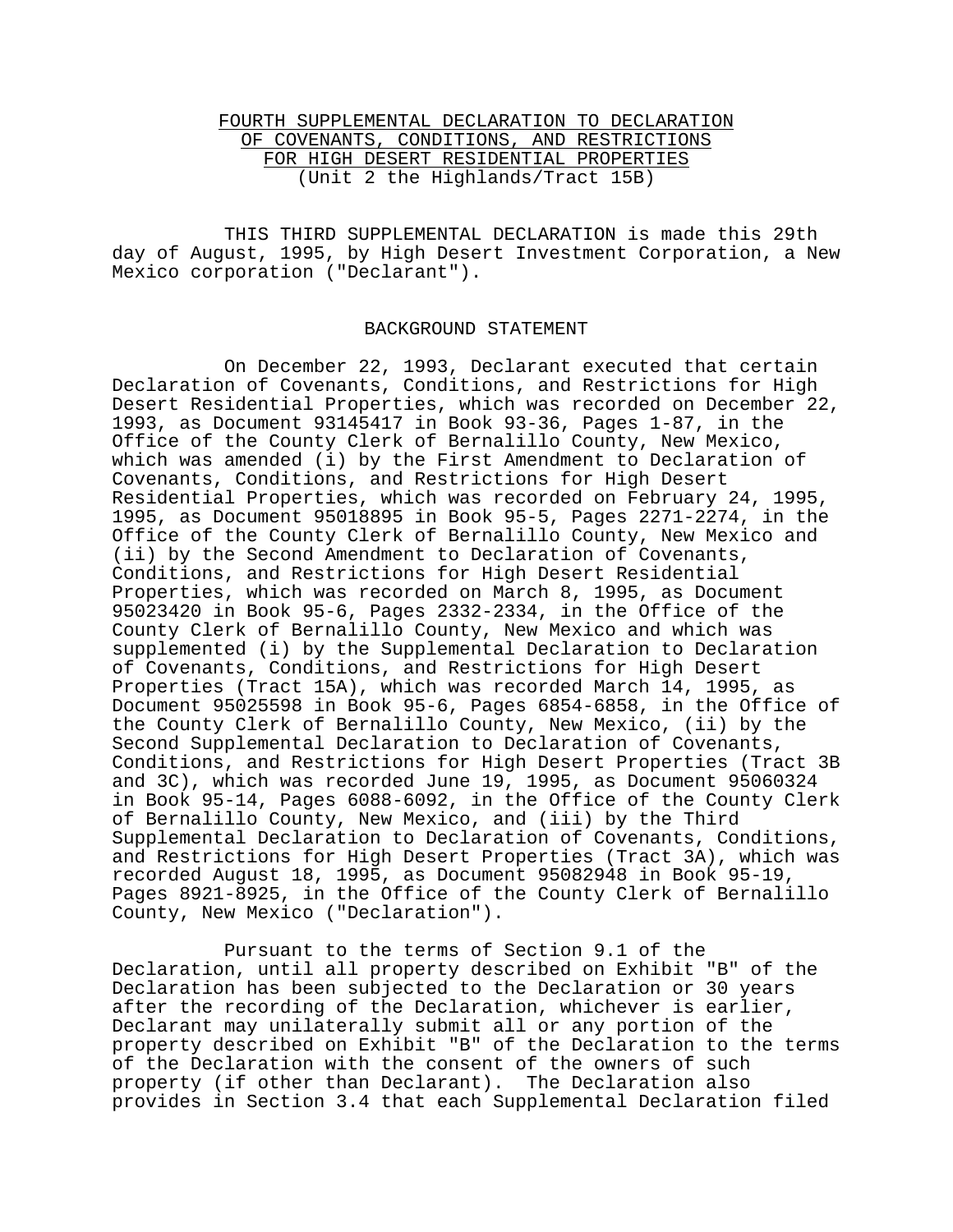to subject additional property to the Declaration shall initially assign the property described therein to a specific Village (as defined in the Declaration) by name, which Village may be then existing or newly created.

The Declaration also provides in Section 9.4 that the Declarant may unilaterally subject any portion of the property submitted to the Declaration initially or by Supplemental Declaration to additional covenants and easements.

Declarant is the owner of the property described on Exhibit "A" (the "Annexation Property") attached hereto and by this reference incorporated herein, and the Annexation Property is a portion of the property described on Exhibit "B" of the Declaration. Declarant desires to submit to the provisions of the Declaration the Annexation Property, to assign the Annexation Property to a Village within the Properties and to subject the Annexation Property to the additional covenants set forth in this Fourth Supplemental Declaration.

W I T N E S S E T H:

NOW, THEREFORE, pursuant to the powers retained by Declarant under the Declaration:

1. Declarant hereby subjects the Annexation Property to the provisions of the Declaration and this Fourth Supplemental Declaration. Such property shall be sold, transferred, used, conveyed, occupied, and mortgaged or otherwise encumbered pursuant to the provisions of the Declaration and this Fourth Supplemental Declaration, all of which shall run with the title to such property and shall be binding upon all persons having any right, title, or any interest in such property, their respective heirs, legal representatives, successors, successorsin-title, and assigns. The provisions of this Fourth Supplemental Declaration shall be binding upon the High Desert Residential Owners Association, Inc., (the "Owners Association") in accordance with the terms of the Declaration.

2. The Annexation Property is hereby established as a Village under the Declaration. The name of the Village shall be "Unit 2, Highlands at High Desert," and Declarant hereby assigns the Annexation Property to said Village.

3. Each Owner's responsibilities for maintenance set forth in Section 5.2 of the Declaration are expanded as set forth in this Fourth Supplemental Declaration. Notwithstanding the easements for cross-drainage set forth in Section 13.6 of the Declaration, each Owner of a Unit within the Annexation Property shall be responsible for storm water drainage on and from its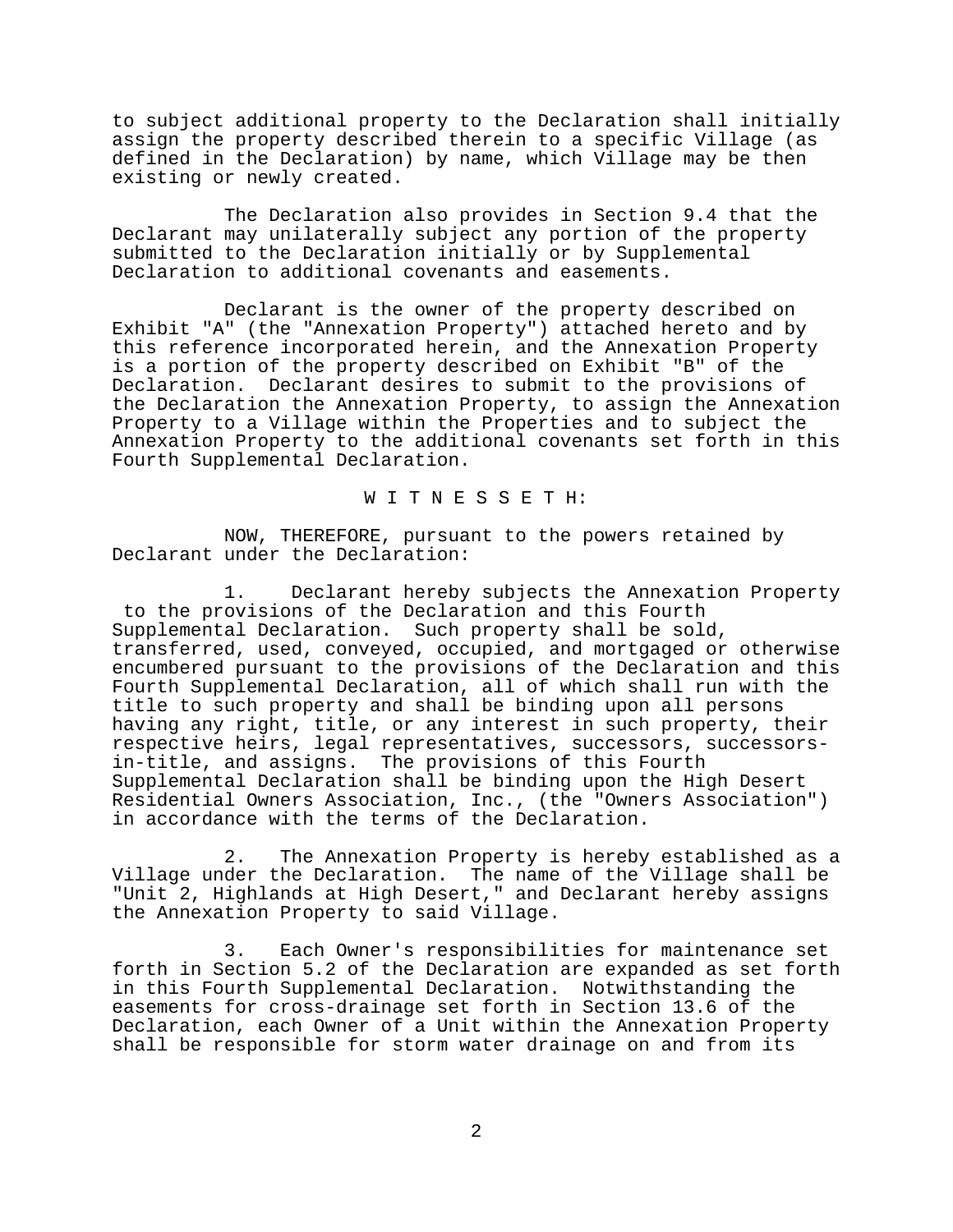Unit so as to avoid damage or injury to property outside its Unit. Such responsibility shall include responsibility for any damage, construction, maintenance and repair resulting from, necessitated by or associated with storm water drainage from Owner's structure or improvements on the Unit. Provided however, that such responsibility shall not include responsibility for damage, construction, maintenance or repair resulting from storm water drainage from the adjacent public right-of-way, which responsibility shall be that of the Owners Association, except to the extent that the damage, construction, maintenance or repair is caused by concentration or deviation of storm water drainage due to Owner's structures or improvements on the Unit, which shall be the Owner's responsibility.

4. Notwithstanding any review or approval of any structures or designs or measures related to or taken in connection with this Fourth Supplemental Declaration or the Declaration by any Owner, neither the NCC nor the MC shall bear any responsibility for ensuring (i) the effectiveness, integrity or soundness of any structure, design or measure, (ii) compliance with any building code or other governmental requirement of any structure, design or measure or (iii) the appropriateness of grading, drainage plans and features, or site work on Units within the Annexation Property.

5. Capitalized terms not otherwise defined herein are as defined in the Declaration.

IN WITNESS WHEREOF, the undersigned, on behalf of the Declarant, have executed this Supplemental Declaration and affixed the corporate seal as of the day and year first written above.

| DECLARANT: | HIGH DESERT INVESTMENT CORPORATION,<br>a New Mexico corporation |
|------------|-----------------------------------------------------------------|
| ADDRESS:   | 13000 Academy Boulevard, N.E.<br>Albuquerque, New Mexico 87110  |
| By:        | /s/ Douglas H. Collister                                        |
| Name:      | Douglas H. Collister                                            |
| Title:     | President                                                       |
| By:        | /s/ Richard G. Elkins                                           |
| Name:      | Richard G. Elkins                                               |
| Title:     | Treasurer                                                       |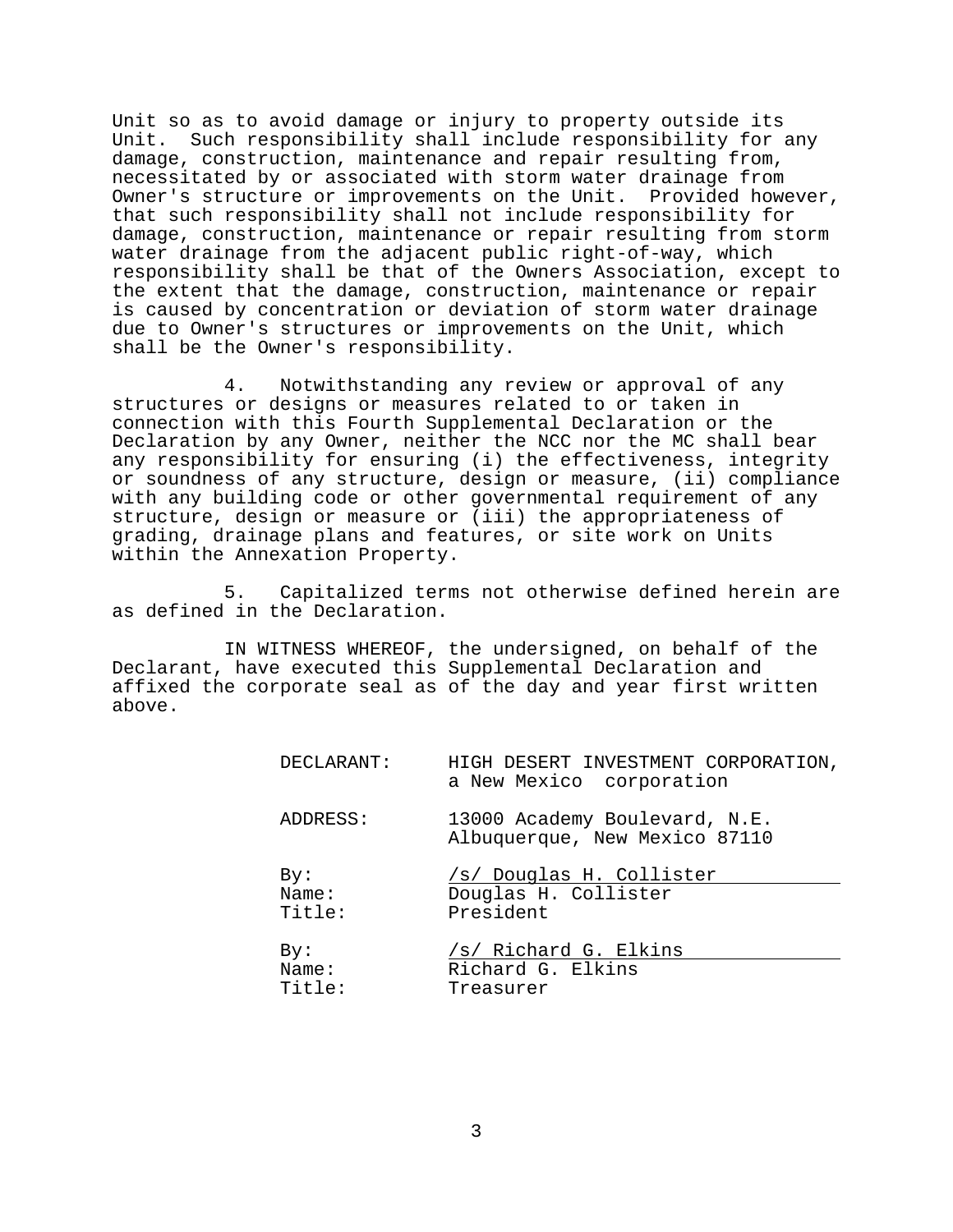STATE OF NEW MEXICO  $)$ )ss. COUNTY OF BERNALILLO )

This instrument was acknowledged before me on August 29, 1995, by Douglas H. Collister of High Desert Investment Corporation, a New Mexico corporation.

> /s/Hope M. Wynn Notary Public

My commission expires: January 24, 1996

STATE OF NEW MEXICO  $\qquad$  ) )ss. COUNTY OF BERNALILLO )

This instrument was acknowledged before me on August 29, 1995, by Richard G. Elkins of High Desert Investment Corporation, a New Mexico corporation.

> /s/Hope M. Wynn Notary Public

My commission expires: January 24, 1996

H:\HIGHDES\Web Page Documents\4th Supp Dec.doc higlands\hmw\legaldocs\4thsupp.un2